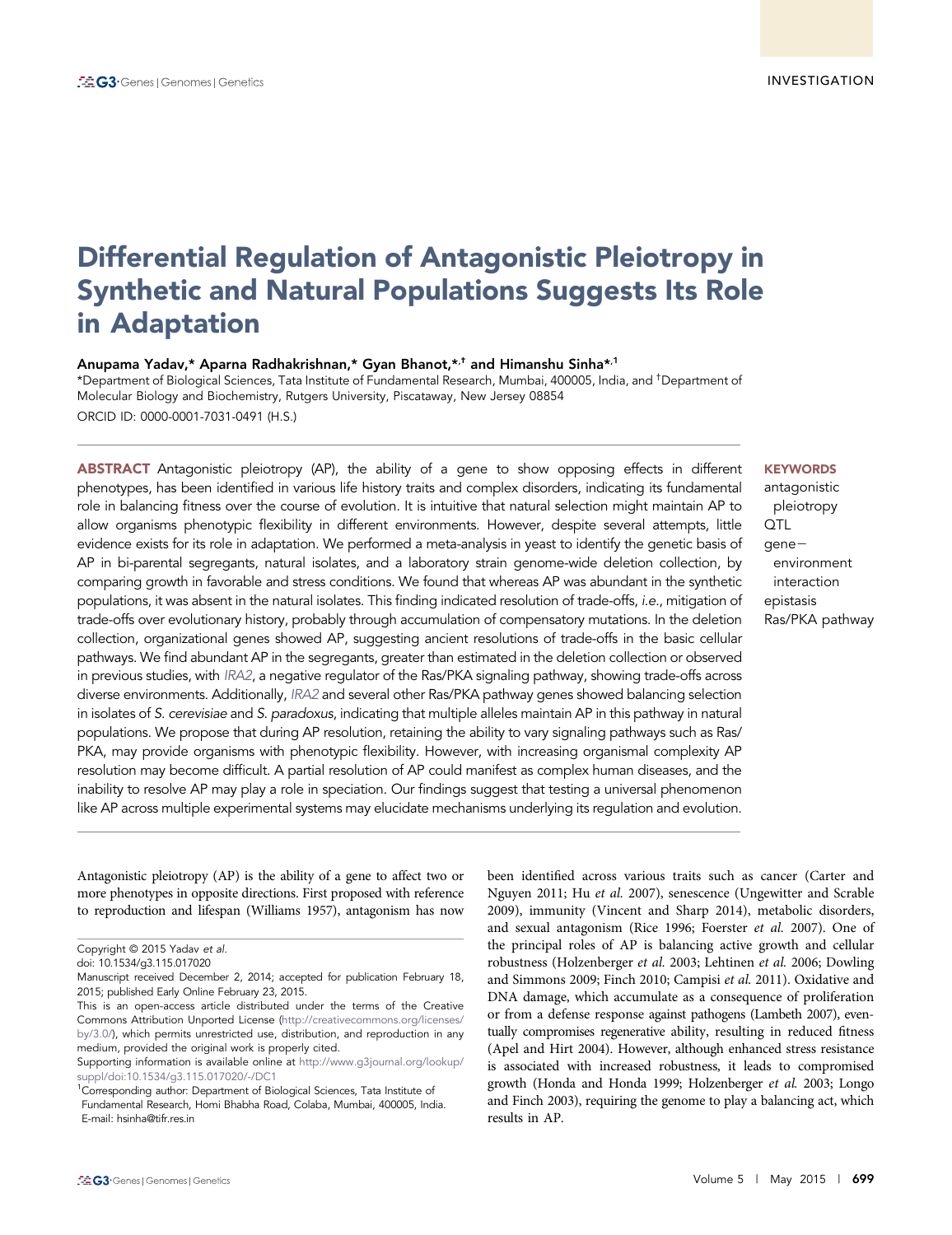The existence of such trade-offs in multiple phenotypes results in a paradigm where no single mutation can be advantageous for all phenotypes in all environments (Fisher 1930; Levins 1968) and has major implications on rates and limits of adaptation (Orr 2000, 2005). This has been one of the central components of evolutionary theories, especially those concerning life history traits (Stearns 1989). Although genes with antagonistic effects on diverse phenotypes have been identified (Longo and Finch 2003; Wang *et al.* 2005; Fernandez 2010), the contribution of these trade-offs in shaping adaptation, and thus modulating phenotypic variance is unclear (Hedrick 1999; Roff 2000; Leroi *et al.* 2005; Anderson *et al.* 2011; Wit *et al.* 2013). This is primarily due to limited evidence for the abundance of trade-offs in natural populations (Leroi *et al.* 2005). This could be either because mutations with detrimental effects are not tolerated and hence selected out of the evolving population or because they show small effect trade-offs and hence are not identifiable in mapping studies. Alternately, it is possible that alleles showing high trade-offs exist but, over the course of evolution, are compensated by other mutations, mitigating (resolving) the trade-offs by reducing the associated fitness cost and compromising their identification. This would then imply that in natural populations, variation is regulated by sets of genes, which balance conditional antagonism and general fitness (Olson-Manning *et al.* 2012).

We used budding yeast, *Saccharomyces cerevisiae*, as a system to study such trade-offs in growth, in favorable, oxidizing, and DNAdamaging environments. It is well known that different genetic loci regulate traits such as growth and sporulation for strains adapted to laboratory conditions compared with natural strains (Nogami *et al.* 2007; Fraser *et al.* 2012). In addition, different genetic variants can regulate variation in the same phenotype in different strains (Cubillos *et al.* 2011), emphasizing the importance of the evolutionary history of a strain. Hence, to understand the role of AP in adaptation and its genetic regulation, we performed a meta-analysis to investigate tradeoffs in three different experimental paradigms: a genome-wide deletion collection (constructed in a long-established laboratory strain, BY), natural strains (diverse natural isolates of the SGRP collection, Liti *et al.* 2009), and quantitative trait locus (QTL) mapping in a synthetic recombinant population derived by crossing the laboratory strain (BY) and a wine isolate (RM), which represents an intermediate between the other two experimental populations (Bloom *et al.* 2013). Although both the deletion collection and the synthetic population showed trade-offs, very little AP was observed in the natural isolates. Among the synthetic datasets, a greater prevalence of environment dependent trade-offs was observed in the allelic variants than the deletion collection. These observations emphasize the importance of the role of mutations over the role of genes, in regulating AP (Paaby and Rockman 2014). Using two-QTL mapping, we demonstrated a possible resolution of this AP in parental combinations, *i.e.*, the parental combinations had less AP compared with each allele independently, suggesting that although a particular allele was capable of showing AP across environments, its effect was mitigated by other variants present in the parental background. In the deletion collection analysis, the highest trade-offs were observed in genes involved in mitochondrial and cellular organization. However, in the recombinant population, we found that *IRA2*, a negative regulator of the Ras/PKA signaling pathway, showed significant AP. Moreover, we found that several other genes of the Ras pathway showed balancing selection in both *S. cerevisiae* and *S. paradoxus*. These results suggest that in unicellular organisms, AP in key growth pathways such as the Ras/ PKA pathway (Olson-Manning *et al.* 2012) may be resolved over time by spreading the fitness cost to downstream genes, allowing phenotypic flexibility in changing environments. Such a mechanism for

resolving AP would allow organisms to retain the ability for rapid phenotypic switching, and may provide a rationale for the formation of regulatory hubs. Partially resolved AP (Dettman *et al.* 2007) or "frozen in" resolutions involving multiple genes may also play a key role in speciation. Our results exemplify how investigating a universal phenotype like AP across different strains and experimental systems can help provide insights into its regulation and evolution.

# **METHODS**

#### Calculating AP in deletion data

Growth data and associated microarray files for a genome-wide yeast homozygous deletion collection (Hillenmeyer *et al.* 2008) for rich (YPD) and stress [hydrogen peroxide, paraquat, hydroxyurea, and 4 nitroquinoline 1-oxide (4NQO)] conditions were downloaded from http://chemogenomics.stanford.edu/supplements/global/download. html. The normalized gene intensity values from the microarray data were used for analysis. The intensity values were scaled to zero mean and unit variance and then compared between rich growth YPD and a stress condition, as well as between the pairs of stress conditions. Genes with expression values less than  $-0.5$  in one environment and greater than +0.5 in the other environment were shortlisted as genes showing a trade-off. Similar analysis was done using 0.75 SD as the cutoff. The degree of antagonism was calculated as the ratio of the number of genes showing trade-offs in the two environments to all genes with a significant trade-off in either environment separately. Gene ontology (GO) enrichment was done using YeastMine (Balakrishnan *et al.* 2012).

#### Calculating AP in SGRP strains

Growth values obtained from Warringer *et al.* (2011) for each environment were scaled to zero mean and unit variance. Strains with values less than  $-0.5$  or greater than  $+0.5$  were considered significantly variable from the population mean. A strain showing growth greater than  $+0.5$  SD in an environment and less than  $-0.5$  SD in any other environment was considered as showing a trade-off and vice versa.

#### Segregant growth data

The raw growth data analyzed in this study was derived from a study by Bloom *et al.* (2013), in which the experimental procedures are described in detail. The data we used were generated for 1008 segregants derived from a cross between *S. cerevisiae* strains BY (a laboratory strain identical to one use for genome-wide deletion collection) and RM11-1a (a wine isolate, indicated as RM). These segregants were grown in 46 different conditions. Of these, we studied the following 12 conditions: rich media with 2% glucose (YPD and YNB), other fermentable carbon-sources (lactose, raffinose, and xylose), nonfermentable carbon-source (ethanol), oxidizing agents (hydrogen peroxide, diamide, and paraquat), and DNA-damaging agents (hydroquinone, hydroxyurea, and 4NQO). See Supporting Information, File S1 for more information. Pairwise Pearson correlation was calculated for all the pairs of the selected environments and clustered using the correlation as distance (see Figure S1 and File S1).

## QTL mapping

The single environment QTL, gene-environment interactions (GEIs), and two-QTL mapping was carried out as described previously (Bhatia *et al.* 2014). Slope QTL were mapped by single QTL mapping using the slope between two environments as a phenotype. Slope was calculated using the standardized phenotype values for each pair of environments. Loci with R/qtl GEI p-value  $< 0.1$  and slope QTL  $p$ -value  $< 0.05$  were considered as significant GEI loci. For the targeted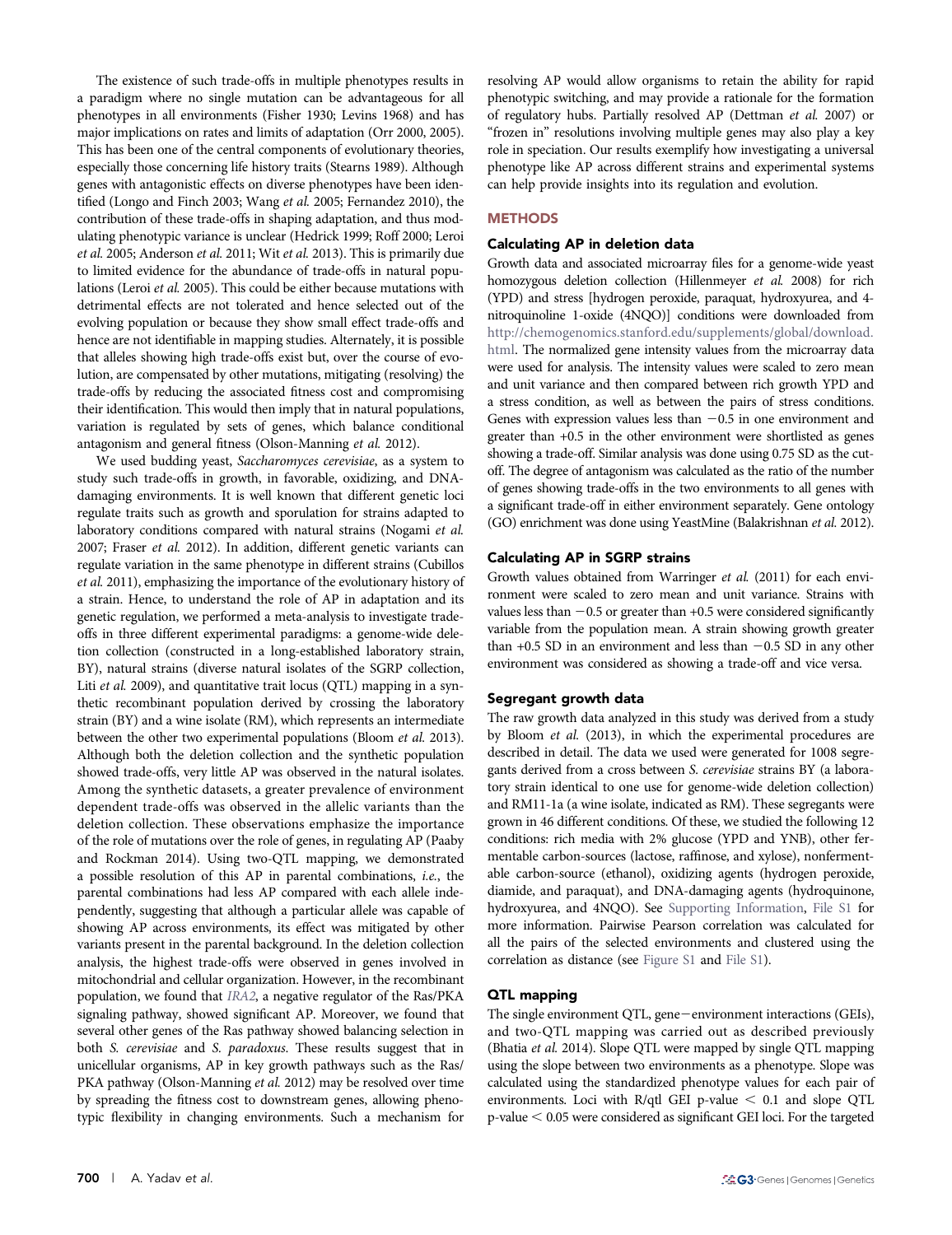two-QTL interaction mapping, the markers with a p-value  $< 1.0$  from single environment QTL mapping and the scale and crossover markers obtained from both GEI and slope QTL mapping at a pvalue  $<$  1.0 and a distance less than 60 kb were collated. See File S1 for details.

#### Classification of GEI loci

To categorize significant GEI loci in three categories (environment specific, scale, and antagonistic), a *t*-test was carried out between the two alleles in each environment for each locus. The p-value was corrected for the maximum number of antagonistic interactions per environment (average of 10). Thus, a cut-off of 0.005, *i.e.*, 0.05/10, was considered significant. Environment specific QTL were loci significant in only one environment, whereas scale QTL were loci significant in both environments, with effects in the same direction. Finally, antagonistic QTL were loci significant in both environments, but with phenotype changes in opposite directions (File S1). The percentage variance explained by each locus and all the loci in the phenotype were calculated using the "fitqtl" function in R/qtl package (Broman *et al.* 2003; Broman and Sen 2009).

#### Calculating AP in mapping data

To identify loci with AP, only scale and crossover loci that had GEI mapping p-value  $< 0.1$ , slope QTL mapping p-value  $< 0.05$  and *t*-test  $p$ -value  $< 0.005$  in each environment were retained. The number of scale and environment specific loci identified in any environment present as a crossover within 60 kb were counted. The degree of antagonism was calculated as the percentage of crossovers among scale or environment specific loci. See File S1.

#### Sequence analysis and balancing selection

*S. cerevisiae* and *S. paradoxus* gene sequences from SGRP strains (Liti *et al.* 2009) were downloaded from http://www.moseslab.csb.utoronto. ca/sgrp/blast\_original. Sequence alignment, estimating maximum likelihood tree (1,000 permutations) and Tajima's D were done using MEGA 6.06 (Tamura *et al.* 2013).

#### Transcript analysis

Transcript data for the Ras pathway mutants: *ras2(v19)*, *ras2(a22)*, and *ira2* was described in a study by Carter *et al.* (2006). These data were downloaded from the GEO database (accession no. GSE2927). Genes whose transcript levels showed more than a 30% change were selected as those affected by the up or down regulation of the Ras pathway. Genes common across all three mutants of the Ras pathway were analyzed in the SGRP strains (see File S1). Transcript data for SGRP strains (Liti *et al.* 2009) was downloaded from a study by Skelly *et al.* (2013) and hierarchical clustering was carried out using Euclidean distances for expression values. Further, 100 permutations were carried out by randomly selecting the same number of genes to determine whether a similar division of genes occur.

## RESULTS

### Genes involved in cellular organization show maximum trade-offs in deletion analysis

To compare trade-offs across various favorable and nonfavorable conditions, the homozygous nonessential gene deletion collection in yeast, phenotyped for growth in glucose, oxidative, and DNAdamaging environments (Hillenmeyer *et al.* 2008), was analyzed (see File S1). To estimate antagonism, pairwise environment comparisons were made, and a total of 10 environmental pairs were tested

(see File S1). Genes whose deletions had better growth  $(> 0.5 S<sub>D</sub>)$ than the population mean in one environment and poor  $(< 0.5 SD$ ) in the other or vice versa were classified as antagonistic (Table S1, see the section *Materials and Methods*). Similar analysis was carried out using 6 0.75 SD as a cut off (Table S1, see *Materials and Methods*). The percentage of genes showing antagonism ranged from 0.14-6.4% for 0.5 SD and 0.03–3.23% for 0.75 SD (Table S2).

Genes showing trade-off between growth in rich *vs.* a stressed condition (for example, YPD-hydrogen peroxide and YPD-hydroxyurea) were enriched in various mitochondrial functions, including mitochondrial organization, mitochondrial genomic maintenance, mitochondrial translation, *etc*. Very few genes (0.14% with 0.5 SD and 0.03% with 0.75 SD cut-off) showed trade-off between growth in YPD and 4NQO (which is a DNA-damaging agent), and they were enriched in DNA damage repair. Interestingly, genes enriched in various mitochondrial functions showed trade-offs not only between growth in a rich condition (YPD) and various stresses but also between different types of stresses (hydrogen peroxide-hydroxyurea, hydrogen peroxide-4NQO, paraquat-hydroxyurea, 4NQO-hydroxyurea and paraquat-4NQO, see Table S1) for both  $\pm 0.5$  and  $\pm$  0.75 SD cut offs. These results indicated that there exists a broad range of mitochondrial functions that could benefit the phenotype exclusively in certain conditions through mechanisms, which are detrimental in other conditions. An exception to this was comparison between hydrogen peroxide and paraquat, both of which are known to act through separate pathways. Genes showing trade-off between these conditions were enriched in chromatin organization and modification along with regulation of various metabolic processes (Table S1).

#### Abundant antagonism in the recombinant population

To compare the abundance and genetic regulation of the trade-offs in the deletion collection with natural populations, QTL mapping was conducted in a large biparental population (derived from a cross between BY and RM strains) grown in diverse environments (Bloom *et al.* 2013). QTL mapping in each environment identified alleles, including small effect QTL similar to the original study (Bloom *et al.* 2013), which explained up to 50% of the overall variation (Table S3).

Mapping GEIs, a highly sensitive way to detect QTL contributing to variation between a pair of environments (Bhatia *et al.* 2014), was used to identify alleles with antagonistic effects. This was done using two methods: R/qtl GEI and Slope QTL mapping for various environmental pairs (See File S1 for the environmental pairs, Table S4, see the section *Materials and Methods*). In R/qtl GEI mapping, the environment is considered a covariate, and a locus is significant if the phenotype of the two alleles varies with the environment. In contrast, in Slope QTL mapping, a new phenotype, namely an estimate of the slope of the mean of the phenotype measure between pairs of environments, was used for each allele. Such a representation is called "reaction norms" (Pigliucci 2005). Mapping was then carried out using "slope" as a novel phenotype, and a locus was considered significant if the slopes for the two alleles had significantly different values. The majority (81.2%) of the slope QTL overlapped with the GEI QTL; and all the GEI QTL were significant in the slope QTL mapping (permutation cut-off p-value  $< 0.05$ ). These GEI loci were then categorized as: environment specific (a locus with an effect in only one environment), scale (a similar effect but varying in magnitude in both environments), or antagonistic (with opposite effects in the two environments with the RM allele performing better in one and the BY allele performing better in the other environment, Table S5, see the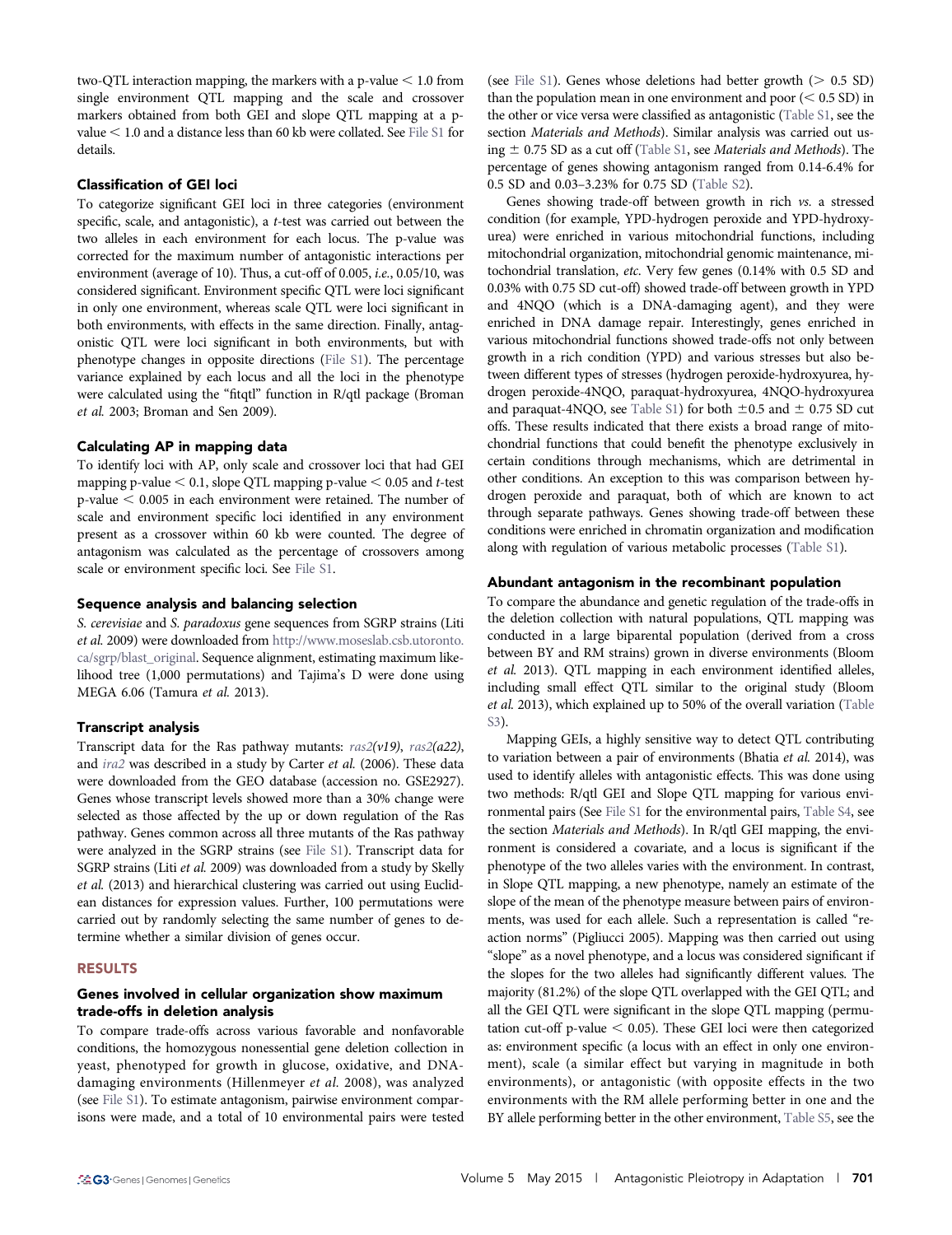section *Materials and Methods*). When represented as reaction norms, nonparallel nonintersecting slopes depict environment specific or scale interactions, whereas intersecting slopes represent antagonistic interactions (Figure 1A).

Comparison of the antagonism observed showed that the percentage of loci showing a trade-off was the least in the deletion collection (maximum 6.4% using 0.5 SD cut off), followed by 21% (considering all pairs) in independent QTL mapping (Table S2). The greatest proportion of loci were found in GEI mapping (about 39%), which can be attributed to the higher sensitivity of GEI mapping. 51.6% QTL showed antagonism across at least one environment (p-value  $< 0.05$ , Figure S2 and Figure S3). Figure 2,  $A-C$  shows examples of loci exhibiting AP across various environments. These results suggested an abundance of trade-offs of various polymorphic alleles in natural populations. However, although abundant, the relative magnitude of the trade-offs between allelic variants was similar to that of the deletion strains (Figure S3). Consequently, our results did not support a model, which posits comparatively small effect trade-offs in natural populations. In addition, although both the deletion collection and the recombinant population are synthetic datasets, there is a fundamental difference in the scale of pleiotropy between them. Pleiotropy seems to act at the genelevel for the deletion collection and at a mutation-level for the recombinant population. Because mutation-level pleiotropy is more relevant for evolutionary history (Paaby and Rockman 2014), a greater prevalence of AP in recombinant population compared with the deletion collection indicates that AP plays a role in adaptation.

To test whether this abundant antagonism in recombinants was specific to certain environmental pairs or whether adaptation always results in alleles showing AP, independent of the selection conditions, we divided all pairwise interactions into two groups. Environments considered in the study included rich conditions (YPD, YNB), poorly fermentable/nonfermentable carbon sources, and various oxidizing and DNA-damaging agents. Although each condition is known to invoke a unique response, from previous studies we know that similar stresses, such as two nonfermentable carbon sources, have a similar response, which is different from the response to two oxidizing agents (Broach 2012). We defined "Within module" environments as those that have pairwise similar GEIs, for example, YPD-YNB, xyloselactose, diamide-hydrogen peroxide, *etc*. We defined "Across module" environments as those that are dissimilar with respect to GEIs, for example, YPD *vs.* different kinds of stress environments, such as nutritional or oxidizing stress, *etc*. Two different kinds of stresses also were included in the "Across module" category, namely lactosehydrogen peroxide. The amount of antagonism observed was significantly greater in the "Across module" than the "Within module" environment (Figure 1). High antagonism throughout the "Across module" environment suggested that AP results not just from adaptation in favorable *vs.* nonfavorable conditions but also when the organism is adapting to a variety of nonfavorable conditions. Although previous studies have shown how mutations acquired during adaptation in a particular environment could show trade-offs in functionally diverse environments (Kvitek and Sherlock 2013), our results exhibit a high abundance of such trade-offs and how they could be identified with the use of a synthetic recombinant population. In addition, our result suggested that mutations, which show trade-offs, often are retained in parental strains.

Because our analysis did mapping in a diverse spectrum of environments, we were able to study the effect of each putative locus in different conditions. For example, we found that a large effect locus at chrXIV(469,226) containing *MKT1* performed poorly with the BY allele than with the RM allele (Figure 2D) but exhibited very little GEI, *i.e.*, it had a similar effect in almost all environments. In contrast, a chrXV locus containing *IRA2* (Smith and Kruglyak 2008) exhibited a trade-off between nonstress and oxidative and DNA-damaging stress. The BY allele for the *IRA2* locus performed better in all nutrition conditions lacking oxidizing and DNA damaging stresses, whereas the RM allele performed better in all other stresses (Figure 2A).

# Epistatic interactions play a major role in regulating trade-offs

Epistasis, which has been proposed to play a significant role in GEIs, has to date been largely undetected, most likely due to lack of power (*i.e.*, due to small sample sizes) required to resolve genotype  $\times$  genotype  $\times$ environment interactions. In our study, a large sample size and the use of the slope as a phenotype enabled the detection of such epistatic effects (see the section *Materials and Methods*). Twenty-five environmentdependent, two-QTL interactions were identified (Table S6). A majority of these interactions (20/25) were not significant within either environment but showed an effect on the slope when different environmental pairs were compared. Similar to single QTL mapping where GEI identified QTL that were not significant in either environments, this finding suggests that, genetic interactions, which are insignificant in a single environment, might play a role in adaptation across environments. In other words, small, undetectable effects in each environment might play a significant role in the variation of phenotypes in a different environment.

The greater antagonism of allelic variants identified in our study (see previous section) implied that there may be a negative association between growth and stress resistance in natural strains. To study this further, we compared the growth for 38 diverse SGRP strains (Liti *et al.* 2009) in rich growth and DNA-damaging conditions (Warringer *et al.* 2011). Only four strains showed antagonistic growth across at least one environmental condition (Figure 3A, Table S7, see the section *Materials and Methods*). This lack of AP in natural populations suggested compensation or resolution of trade-offs over the course of evolution in natural isolates. Because a large number of alleles showed antagonism in the recombinant population, the lack of trade-offs observed in natural isolates suggests that different evolutionary trajectories were taken by the strains while adapting to the same stresses, which resulted in the accumulation of mutations with antagonistic effects detectable in crosses, but without a net difference in adaptation for the natural isolates.

To achieve optimal fitness, a mutation with a conditionally detrimental effect in a population can either be selected out, or else other mutations may accumulate (mutation accumulation) to compensate the antagonism (Orr 2000; Pavlicev and Wagner 2012; D'Souza and Wagner 2014). Although difficult to study and predict in natural strains, such mitigation of trade-offs through various genetic interactions can be explored in a recombinant population where these compensatory interactions become uncoupled. We analyzed environment dependent two-QTL interactions to detect such resolutions. The means of segregants containing various marker combinations were compared, and the difference between the means was used to estimate trade-offs. We found that the occurrence of trade-offs was lower for homozygous parental combinations of the two markers *i.e.*, BY-BY and RM-RM (Table S6). In heterozygous crosses, in 18 of 25 instances, either one or both markers involved in interactions showed a crossover. However, in homozygous parental combinations, the parental combinations of the two markers showed antagonism in only 9 of 25 instances, supporting resolution of trade-offs (Fisher's exact test  $<$  0.01, Figure 4). Furthermore, in 23 of 25 two-QTL interactions,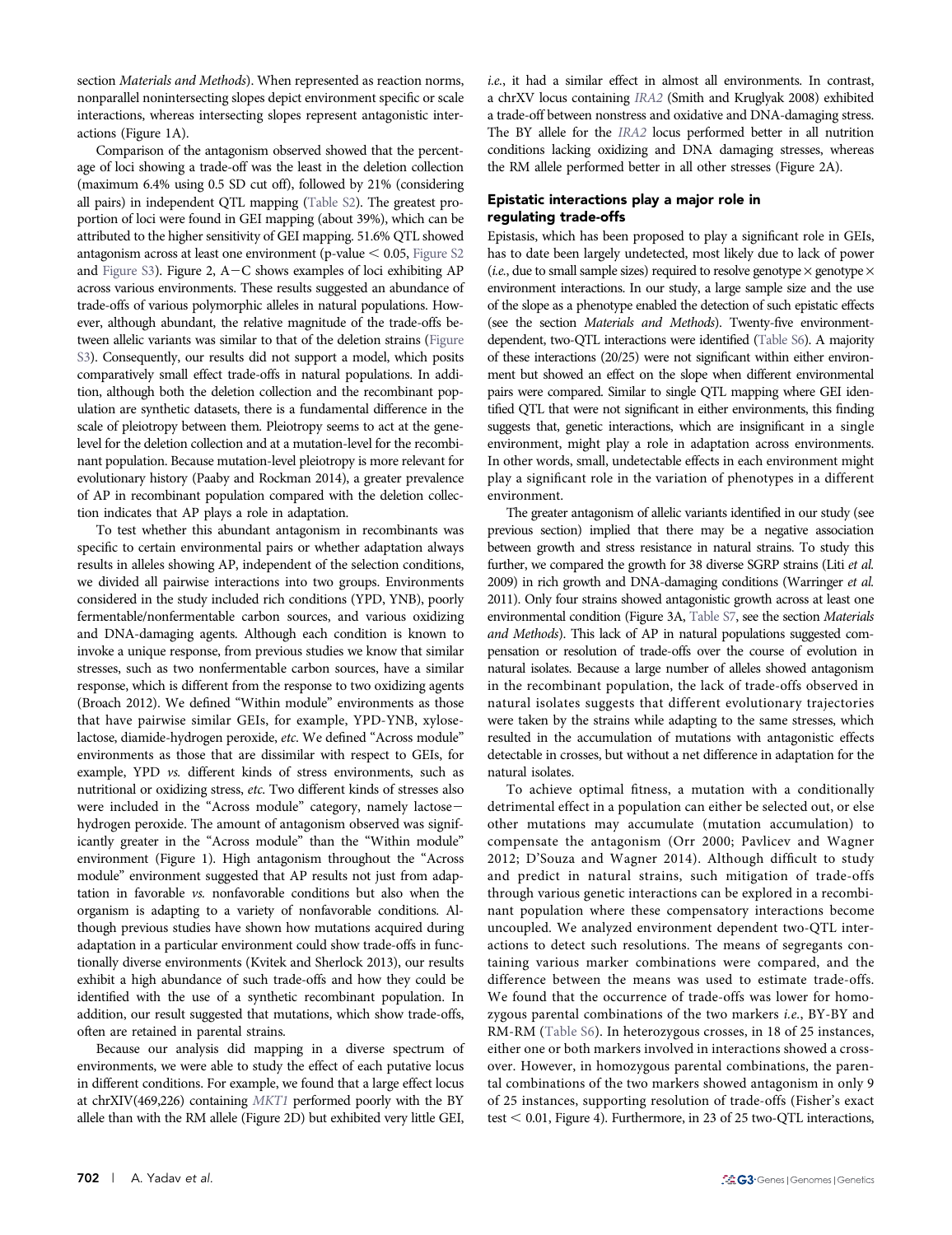

Figure 1 Distribution of the three GEI categories. (A) Schematic reactions norms of QTL for the three GEI categories. Red and blue lines indicate different parental alleles. E1 and E2 (x-axis) are the two environments. The y-axis is the normalized growth phenotype. The colored circles in each graph indicate separate GEI categories. Yellow circle: environment specific QTL, i.e., those that are significant in either environments but not in both; blue: scale QTL, i.e., those that are significant in both environments and for which the allelic order of the mean phenotype is in the same direction in both environments; red circle: antagonistic QTL, i.e., those that are significant in both environments, with opposite allelic order of the mean phenotype, namely that whereas the one (blue) allele is better in one environment, the other allele (red) is better in the other. The same color legend is followed in B, C. (B) "Within module" (similar) environmental pairs, arranged in order of increasing number of antagonistic QTL. (C) "Across module" (dissimilar) environmental pairs, arranged in increasing number of antagonistic QTL.

at least one allelic combination pair showed an antagonistic interaction (Table S6). This increased trade-offs in recombinant segregants provided further evidence for the resolution of antagonistic effects during evolution.

## Signature of contribution of Ras/PKA pathway in driving adaptation

Alleles showing a trade-off could be maintained in natural populations as the result of balancing selection, *i.e.*, depending on the environmental condition the strain adapted in, one or the other allele of the same gene can be under positive selection (Hedrick 1999). Situations that give rise to such balancing selection may be opposing effects of alleles in distinct stages in the life cycle or else environmental conditions that appeared periodically during its evolutionary history. The genes identified in  $BY \times RM$  segregants in various mapping studies (Fay 2013) were evaluated for signatures of balancing selection by calculating Tajima's D (Tajima 1989) in the SGRP strains, consisting of *S. cerevisiae* and its sibling species *S. paradoxus* (Liti *et al.* 2009).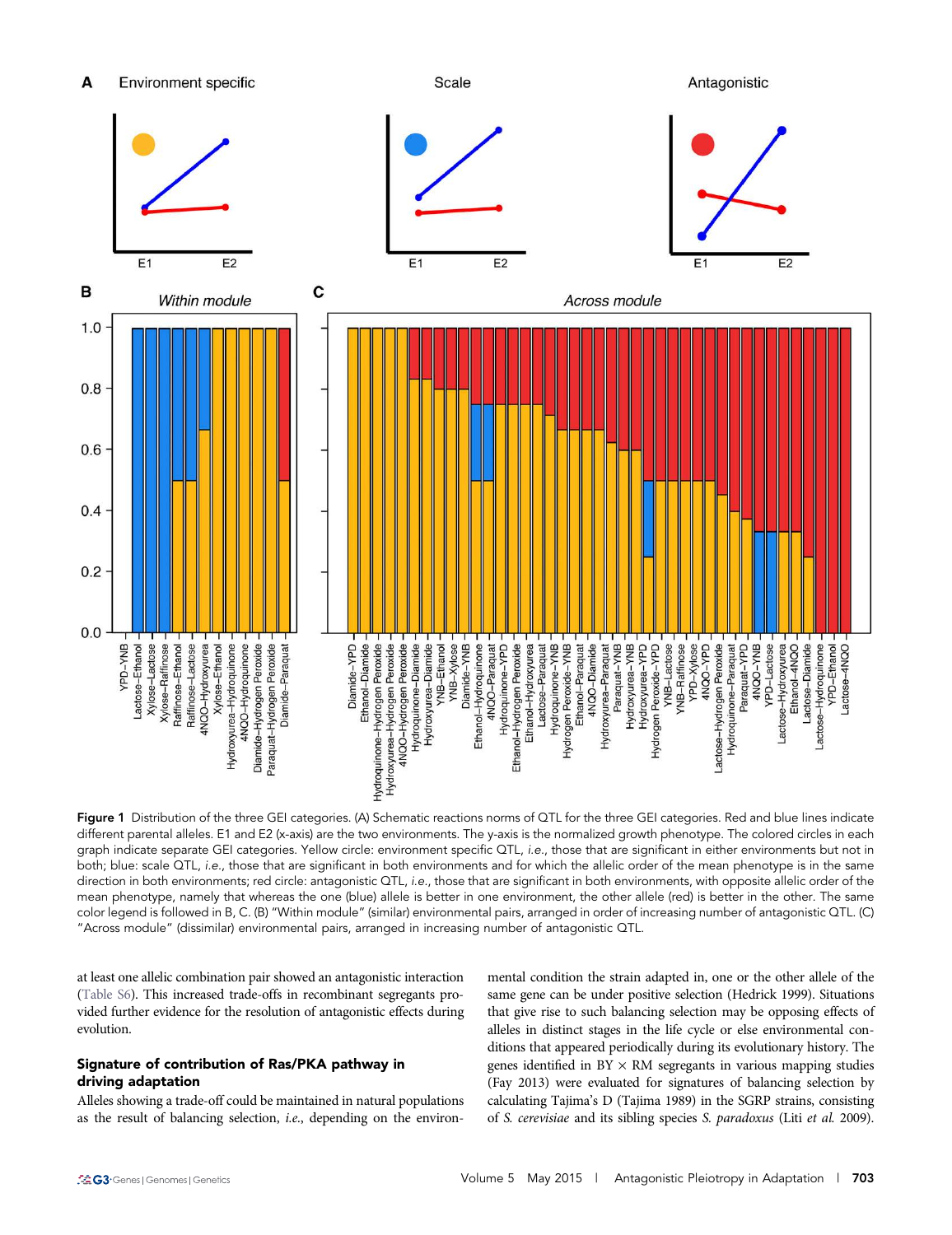

Figure 2 Effect plots of representative loci across 12 environments. Representative loci: (A) chrXV(171,745) [IRA2], (B) chrXII(692,162), (C) chrXIII(51,358), and (D) chrXIV(469,226) [MKT1]. BY allele effects are indicated as blue, RM allele as red. The environments on x-axis are arranged according to increasing mean of the RM allele. The y-axis is the normalized growth phenotype. The error bars indicate  $\pm 1$  SE.

*IRA2* was the only gene that showed positive balancing selection for

both species as well as trade-offs in GEI mapping. *IRA2* is a negative regulator of the Ras pathway, which is a major growth signaling pathway in yeast and functionally conserved across taxa (Ballester *et al.* 1990; Martin *et al.* 1990; Xu *et al.* 1990; Broach 2012). Although the polymorphic nature of *IRA2* has been discussed previously (Smith and Kruglyak 2008), our analysis suggests that the BY and RM alleles of *IRA2* represent two dominant allele frequencies in diverse yeast strains (File S1). Both BY and RM *IRA2* allele occupied central positions in the two clusters respectively.

To determine whether this trade-off associated variation is specific to *IRA2* or is a general property of the Ras/PKA pathway, we repeated the Tajima's D analysis for the major Ras pathway genes. The D values for the Ras pathway genes were compared with those of a control set consisting of stress responsive transcription factors and genes which were identified in the deletion collection AP analysis (see the subsection *Genes involved in cellular organization show maximum trade-offs in deletion analysis*) as well as an alternate signaling MAP kinase pathway (Figure 5 and Table S8) in both *S. cerevisiae* and *S. paradoxus*. This diverse control set included genes both specific to yeast as well as those conserved across taxa. We found that a high percentage of the Ras/PKA pathway genes (5 of 16, Fisher's exact test,  $p$ -value  $< 0.1$ ) showed balancing selection in both species compared with the control set. Furthermore, the Ras pathway genes were significantly enriched (Table S9) in the list of genes identified in various mapping studies in yeast (Fay 2013). This evidence together indicated that multiple functional variants of the Ras/PKA pathway are present in natural yeast populations, which either independently or in combination contributed to their adaptation in diverse conditions.

To test whether polymorphic Ras/PKA pathway genes indeed result in altered Ras pathway signaling in the natural isolates, we compared transcript profiles of Ras/PKA targets in the SGRP strains. Altering Ras/PKA genes has a large effect on the transcriptional state of its downstream genes (Jones *et al.* 2003; Carter *et al.* 2006; Zaman *et al.* 2008; Broach 2012). The targets of Ras were identified by comparing transcriptional changes induced by mutations in *RAS2* and *IRA2* (see the section *Materials and Methods*). Approximately 300 selected genes were then clustered on the basis of their expression in specific natural isolates (Skelly *et al.* 2013). We found that the transcripts clustered in two distinct groups, consisting of 113 and 176 genes each (p-value = 0.1, Figure S4), and indicating differential Ras/PKA signaling in the natural strains. Although the complete set of 300 genes was not enriched for any GO category, of the two clusters, one with 113 genes was enriched for chromatin organization and the other containing 176 genes was enriched for oxidation-reduction processes, indicating a difference in the functional basis of the two clusters (Table S9). To test whether this altered Ras signaling translates into a trade-off between growth in rich and stressed conditions, 36 SGRP *S. cerevisiae* strains were classified either as BY- or RM-like, based on their *IRA2* sequence. Their growth was compared in glucose and DNA damaging agents (see File S1). While there was no significant difference in growth between the two groups in glucose, the RM-like group performed significantly better in both DNA-damaging conditions (Figure 3B,  $t$ -test p-value  $< 0.1$ ). Analysis of other polymorphic genes (such as *MKT1*, *RAD5*, and *PHO84*) did not cluster the two alleles separately (File S1). Although 36 strains is a small number to identify association of a polymorphism with phenotype (Nieduszynski and Liti 2011), our results indicated that the two groups of strains differed significantly in stress inducing media, whereas they did not show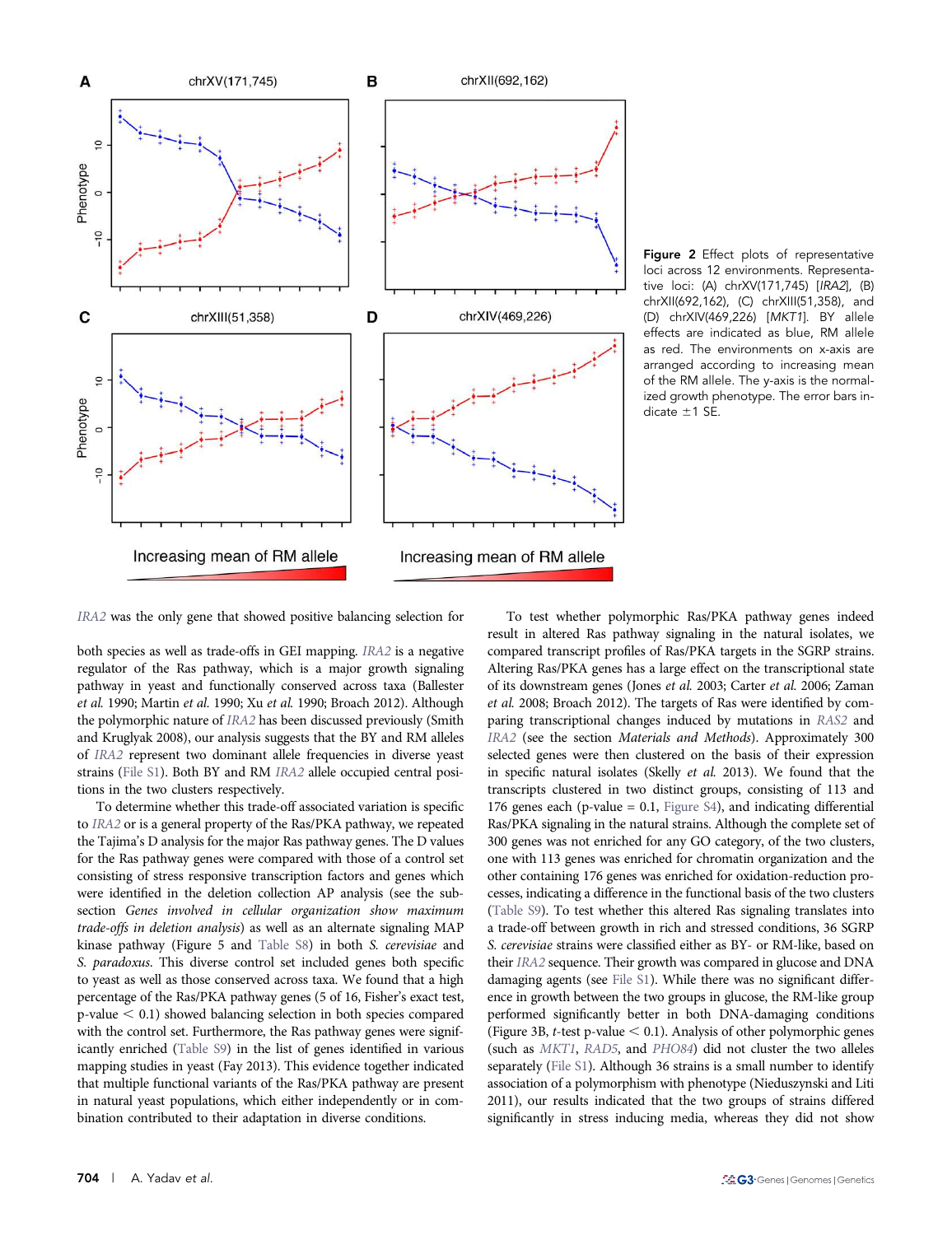

Fnvironment

Figure 3 Lack of trade-offs in natural populations. (A) Antagonistic pleiotropy in SGRP strains. The mean growth of strains in the SGRP population was calculated in each of the four environments. A strain with a value beyond  $\pm$  0.5 SD range was considered significantly different and strains were categorized as having a better/poor state for each of the four environments. Category I shows the number of strains showing trade-offs across at least one environment, i.e., greater than +0.5 SD and lower than -0.5 SD in at least one environment each; category II represents the number of strains within  $\pm$  0.5 SD of the population mean for all environments; and category III are the strains varying more than 0.5 SD in at least one environment without showing trade-offs. (B) Normalized growth phenotype of SGRP S. cerevisiae strains grouped into BY- or RM-like classes on the basis of homology of IRA2 in different environments (x-axis). The environments are YPD, hydroxyurea, methyl methane sulfonate (MMS), and Minimal Medium. The y-axis is the normalized growth rate (Warringer et al. 2011).

a corresponding effect on growth in glucose rich conditions, which is the prototypic signature of balancing selection.

#### **DISCUSSION**

Although AP has been identified across multiple traits, its evolutionary relevance remains elusive. Using a meta-analytical approach, we studied AP in three diverse experimental systems, which was possible because of the genetic accessibility of yeast as a model system. We showed that, despite the presence of a large number of alleles showing antagonistic effects in the segregating population, there was little evidence of trade-offs in natural isolates. This is probably because strains had evolved compensatory genetic changes over time to reduce the fitness cost associated with AP. Although adaptation to an environment can be brought about by varying multiple regulatory and metabolic processes, signaling pathways can provide greater

phenotypic flexibility, allowing both plasticity of response in a new environment and resolution of the associated loss in fitness by costsharing it among many genes. Our study suggested that although a variety of cellular processes could regulate fitness traits under selection, passing AP fitness costs to downstream genes, and thereby retaining variation in signaling pathways (such as the Ras/PKA pathway) seems to be a preferred approach used by adapting populations over the course of evolution (Kvitek and Sherlock 2013; Lorenz and Cohen 2014).

Although both the deletion collection and the segregant populations showed AP, it was more prevalent in the latter, implying that genes showing trade-off tended to be polymorphic in natural populations. However, the poor overlap between genes showing trade-offs and functional allelic variants in natural populations (9 of 93, Table S9), and the presence of purifying selection on deletion collection genes which showed trade-off (Qian *et al.* 2012) indicated that trade-offs and adaptation in natural populations is regulated by genes distinct from those identified by deletion analysis (Nogami *et al.* 2007; Fraser *et al.* 2012). This observation suggested that conclusions about the evolutionary role of genetic variants identified by gene deletion studies should be treated with caution.

As shown by various laboratory-based evolution studies (Kvitek and Sherlock 2013), a high prevalence of AP in the segregant population suggested that as strains evolve, they accumulate beneficial mutations to adapt to the immediate environment, independent of the antagonistic effects in other environments. However, how populations showing AP escape its effects in detrimental environments is not known (Kvitek and Sherlock 2013). By comparing QTL and two-QTL mapping, we propose that a common mechanism to reduce this cost could be to accumulate new mutations to mitigate the effect of AP and allow the organism to adapt to the environment where it was previously deleterious. This mechanism explains why, despite a lack of overall trade-offs between divergent strains, antagonistic alleles from both parents can be identified in a recombinant population. The reason for this is that in the natural strains, trade-off was mitigated over time by passing on fitness costs to many loci, which become visible when they become unlinked in the cross. This unlinking of resolved trade-offs can also explain the high transgressive variation observed in such segregating populations (Tanksley 1993). In a novel environment, a meiotic event between two such strains would disperse multiple adaptive alleles (Charlesworth 2012). Hence, this process may also be a mechanism adopted by populations to maintain genetic memory of trade-offs, allowing the organism to remain poised to adapt to unfavorable conditions without a detrimental effect. Conversely, if antagonistic epistasis mitigates large effect trade-offs, then a hybrid would have a lower overall fitness than either parent (Dobzhansky 1970). Such heterozygote inferiority could then encourage reproductive isolation of the two strains, ultimately leading to strain or species diversification (Dettman *et al.* 2007).

The Ras/PKA pathway regulates multiple phenotypes across taxa, including reproduction, development, longevity and metabolism. Activation of the Ras pathway results in active growth, and consequently, it is down-regulated when proliferation is not preferred or required, such as when cells are under stress or are differentiated. However, although the Ras pathway antagonistically regulates cellular growth and robustness, it provides scope for compensation of defects associated with these phenotypes. We show that some natural yeast isolates employ the Ras pathway during adaptation to achieve higher stress resistance without the associated growth defect. In humans, ~20% of all tumors have Ras mutations (Downward 2003). Although overproliferation would make a (malignant) cell vulnerable to stresses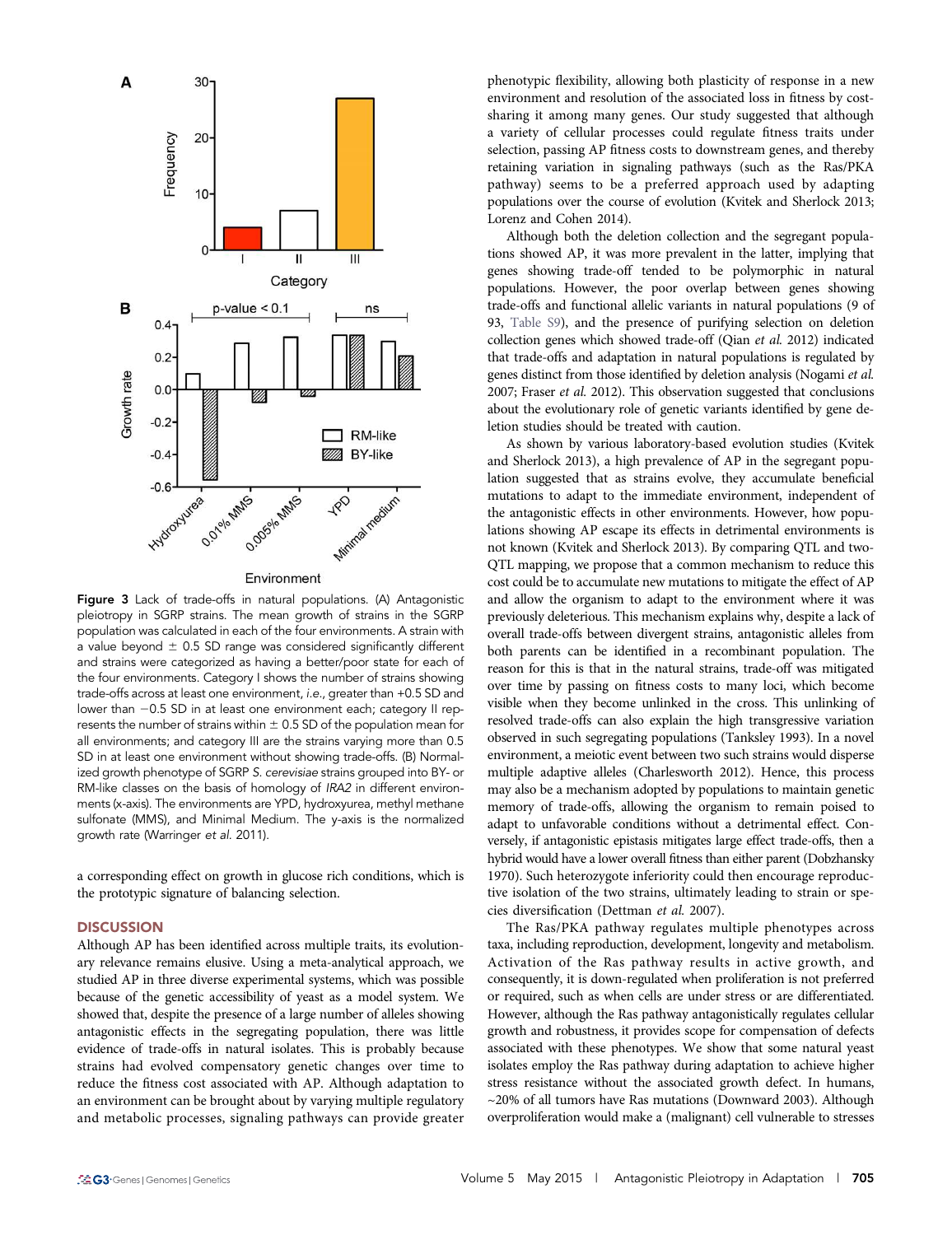

Figure 4 Example of an environment dependent two-QTL interaction. (A, B) Respective reaction norms of the two markers A1 and A2 in the two environments E1 and E2. The x-axis indicates environmental conditions. The y-axis is the normalized growth phenotype. In this example, E1 is hydroxyurea, E2 is YPD. Marker A1 is chrXIV(377,033) and A2 is chrXIV(470,303). Solid lines indicate reactions norms of the two markers in E1 and E2 (A, B respectively). Dashed lines demonstrate division of population carrying one allele into two groups based on the alleles of the other marker. (C) Reaction norms of the four two-marker combinations. YPD, yeast extract peptone dextrose.

resulting in programmed cell death and eventual tumor regression, mutations in this pathway (EGFR pathway) can bypass this by developing survival adaptation (Rajput *et al.* 2007). Similarly, although mutations in various signaling pathways (Ras, TOR, and their downstream transcription factors) increase longevity at the cost of reduced growth, yeast lacking *RAS2* and worms with *daf-2* mutation overcome this growth defect (Longo and Finch 2003; Longo 2004). This consistent ability to balance various antagonistic phenotypes could explain the "conserved yet polymorphic" nature of such a central pathway, not just in yeast but also across taxa (Alvarez-Ponce *et al.* 2011; Jovelin and Phillips 2011; Luisi *et al.* 2012). This ability to fine-tune various fitness traits, most likely through different epistatic interactions, may be the result of the high connectivity of this pathway (Lee *et al.* 2008; Olson-Manning *et al.* 2012). Similar effects also are seen on other pathways that are hubs in the cellular machinery, such as the p53 pathway (Atwal *et al.* 2007; Hu *et al.* 2007; Ungewitter and Scrable

2009). Indeed, as organisms became complex, the requirement to balance multiple antagonistic phenotypes might be the reason that gene and protein networks developed regulatory hubs controlling basic cellular pathways, such as cell cycle, apoptosis, autophagy and anoikis. One may also speculate that partially resolved AP in such key pathways may be the reason for rapid speciation following an extinction event, as organisms scramble to adapt to novel niches and environmental conditions which open up as recombinants suddenly find themselves adapted to the new situation.

Our results show how the effect of a QTL on regulating a phenotype is heavily dependent on both the environment considered (pleiotropy and trade-off) and the genetic background (accumulated mutations). This results in a high environment and strain dependence of effect of QTL observed both in yeast and other model systems like *Drosophila* resulting in a lack of reproducibility of QTL identified across experiments (Macdonald and Long 2004; Cubillos *et al.*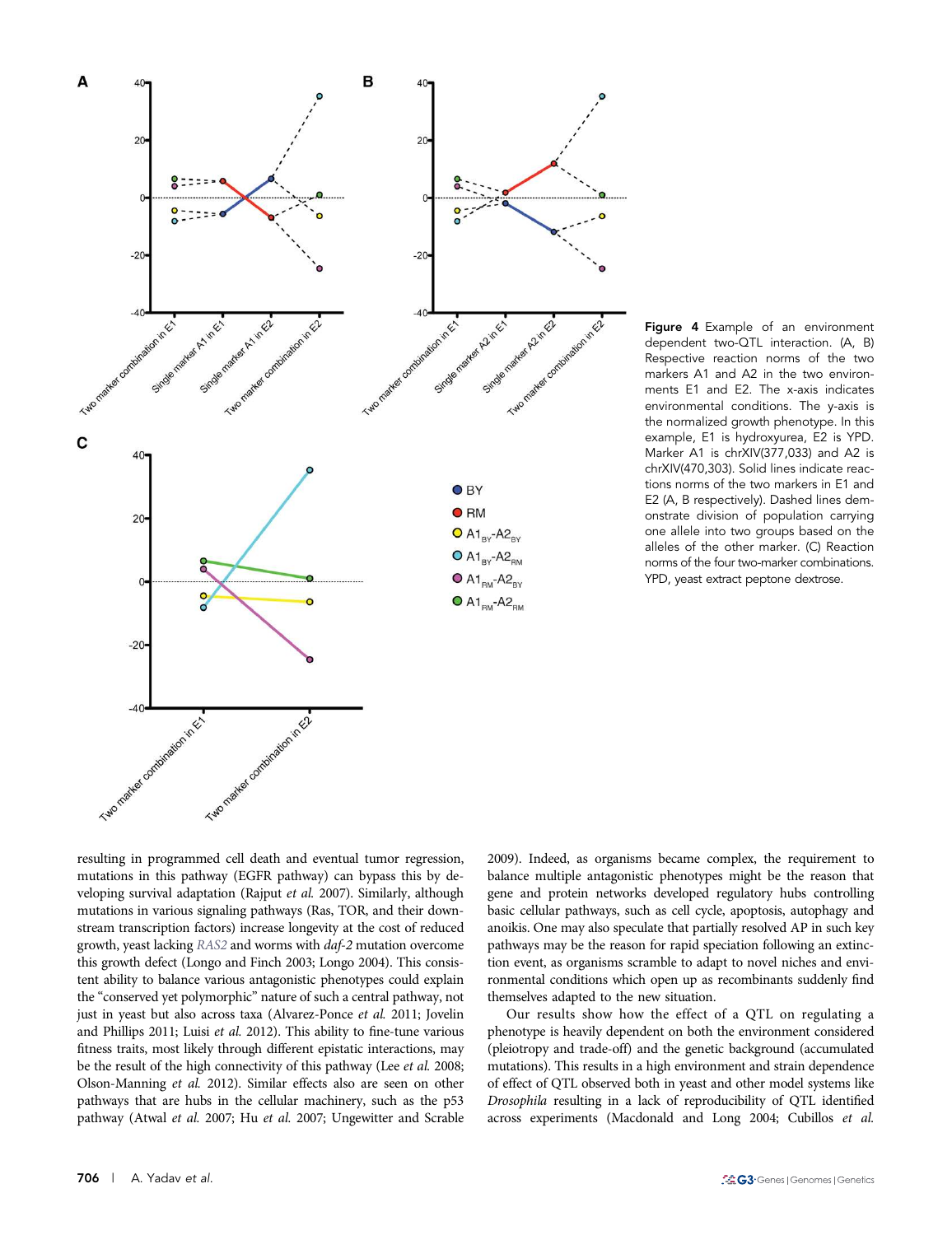

Figure 5 Tajima's test of neutrality for different categories of genes in S. cerevisiae. The first group of genes is polymorphic between BY and RM, the second group is the regulatory genes of the Ras/PKA pathway, and the third group is the control set of genes including mitogen-activate protein kinase pathway, transcription factors and other genes showing a trade-off in deletion collection. The dashed line indicates a cut-off of 0.1. PKA, protein kinase A.

2011). Abundant environmental AP and its resolution in different natural isolates provide an explanation for identification of different QTL across various studies. Although difficult in other model systems, accessibility to gene level resolution and genetic manipulation techniques like reciprocal hemizygosity analysis, RHA (Steinmetz *et al.* 2002), in yeast can help predict and test the reproducibility of QTL regulating various phenotypes. For example: *MKT1* is a regulator of stress response with pleiotropic effects on growth, and is non-functional in the laboratory strain BY. As a result, it is identified in all synthetic crosses which have BY as one of the two parents (Steinmetz *et al.* 2002), which includes a recombinant population derived from a cross between BY and a clinical isolate YJM789. Other such examples include *MAL13* and *FLO8*, both of which are nonfunctional in the laboratory strain, probably resulting from decades (many million generations) of domestication on a rich medium, which make them identifiable in various recombinant populations. In contrast, *RAD5* is a DNA helicase involved in DNA damage tolerance and is nonfunctional in RM making it more susceptible to DNA damaging stress. It is therefore, not identified in a cross between BY and a clinical isolate (YJM789) or an oak strain (SK1) (Gerke *et al.* 2006). Although our analysis of a cross between BY and RM has identified *IRA2*, and hence the Ras/PKA pathway, as a key player in the regulation of growth related AP, analyzing recombinant populations derived from other diverse parental strains, and using a larger natural population may identify other pathways contributing to AP regulations and provide a deeper understanding of the role of trade-offs in determining adaptation and evolution.

In conclusion, our study exemplifies the power of using the diverse sets of experimental systems available to study yeast to address a fundamental question, which is to understand the mechanisms underlying maintenance or resolution of AP. In our approach, the use of three different experimental systems was key to our ability to interpret and elucidate possible mechanisms responsible for the observed inconsistency in AP abundance seen in different studies. Our results suggest that over the course of evolution, mutations accumulate to mitigate trade-offs, preventing the detection of AP in

natural populations. However, such resolutions can be identified using methods presented here by studying recombinant populations, where these resolutions become visible due to uncoupling of genetic interactions. Our findings suggest that studying various complex disorders using an evolutionary and adaptive perspective may be a fruitful way to understand mechanisms underlying their regulation and origins.

#### ACKNOWLEDGMENTS

We thank Professors Arnold J. Levine, Institute for Advanced Study, Princeton, and Matthew Hudson, University of Illinois, Urbana-Champaign, for useful discussions and comments. H.S. was supported by intra-mural funds from Tata Institute of Fundamental Research.

# LITERATURE CITED

- Alvarez-Ponce, D., M. Aguade, and J. Rozas, 2011 Comparative genomics of the vertebrate insulin/TOR signal transduction pathway: a networklevel analysis of selective pressures. Genome Biol. Evol. 3: 87–101.
- Anderson, J. L., R. M. Reynolds, L. T. Morran, J. Tolman-Thompson, and P. C. Phillips, 2011 Experimental evolution reveals antagonistic pleiotropy in reproductive timing but not life span in *Caenorhabditis elegans*. J. Gerontol. A Biol. Sci. Med. Sci. 66: 1300–1308.
- Apel, K., and H. Hirt, 2004 Reactive oxygen species: metabolism, oxidative stress, and signal transduction. Annu. Rev. Plant Biol. 55: 373–399.
- Atwal, G. S., G. L. Bond, S. Metsuyanim, M. Papa, E. Friedman *et al.*, 2007 Haplotype structure and selection of the *MDM2* oncogene in humans. Proc. Natl. Acad. Sci. USA 104: 4524–4529.
- Balakrishnan, R., J. Park, K. Karra, B. C. Hitz, G. Binkley *et al.*, 2012 YeastMine—an integrated data warehouse for *Saccharomyces cerevisiae* data as a multipurpose tool-kit. Database (Oxford) 2012: bar062.
- Ballester, R., D. Marchuk, M. Boguski, A. Saulino, R. Letcher *et al.*, 1990 The *NF1* locus encodes a protein functionally related to mammalian GAP and yeast *IRA* proteins. Cell 63: 851–859.
- Bhatia, A., A. Yadav, J. Gagneur, C. Zhu, L. M. Steinmetz *et al.*, 2014 Yeast growth plasticity is regulated by environment-specific multi-QTL interactions. G3 (Bethesda) 4: 769–777.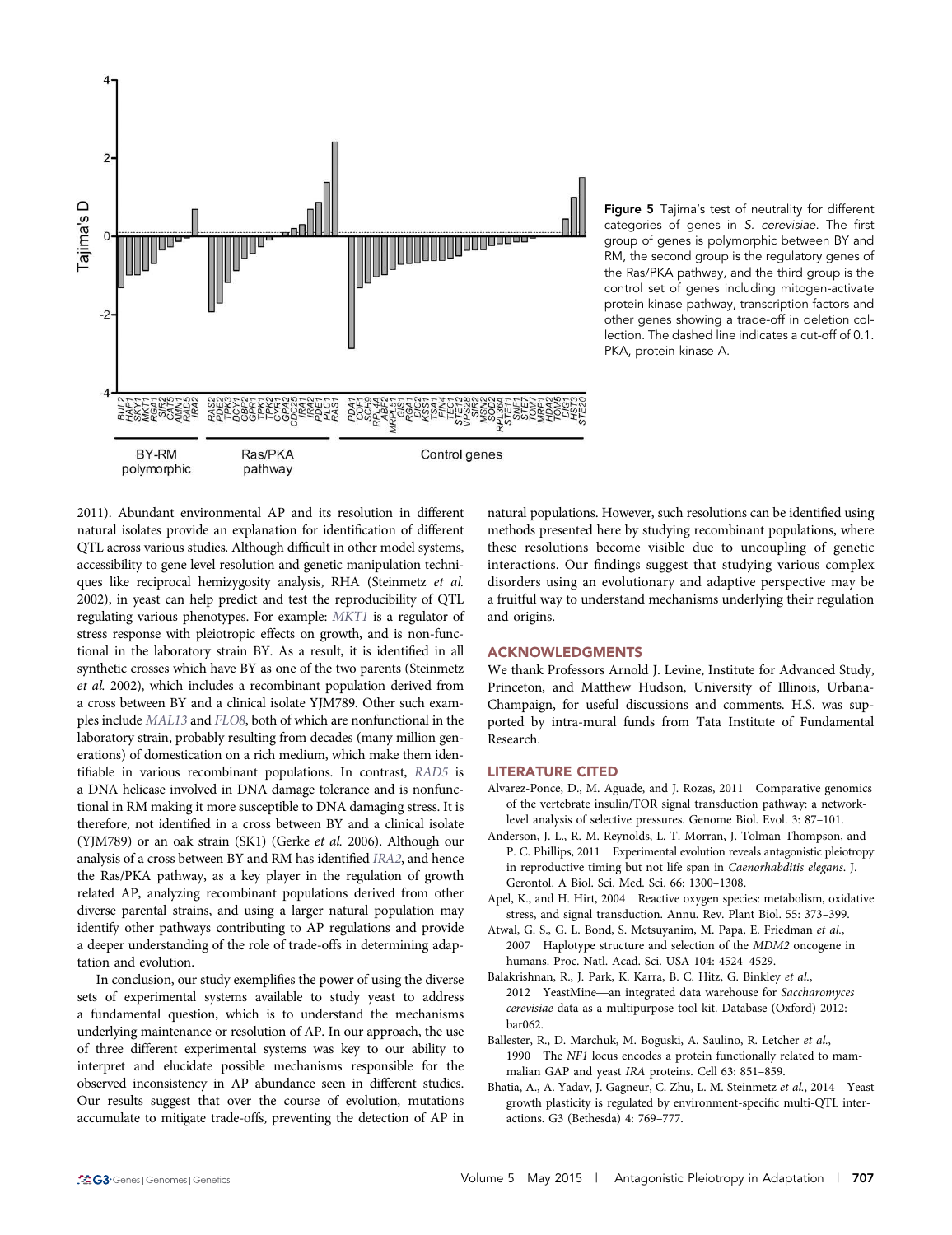- Bloom, J. S., I. M. Ehrenreich, W. T. Loo, T.-L. V. Lite, and L. Kruglyak, 2013 Finding the sources of missing heritability in a yeast cross. Nature 494: 234–237.
- Broach, J. R., 2012 Nutritional control of growth and development in yeast. Genetics 192: 73–105.
- Broman, K. W., and S. Sen, 2009 *A Guide to QTL Mapping with R/qtl*. Springer, Heidelberg, Germany.
- Broman, K. W., H. Wu, S. Sen, and G. A. Churchill, 2003 R/qtl: QTL mapping in experimental crosses. Bioinformatics 19: 889–890.
- Campisi, J., J. K. Andersen, P. Kapahi, and S. Melov, 2011 Cellular senescence: a link between cancer and age-related degenerative disease? Semin. Cancer Biol. 21: 354–359.
- Carter, A. J. R., and A. Q. Nguyen, 2011 Antagonistic pleiotropy as a widespread mechanism for the maintenance of polymorphic disease alleles. BMC Med. Genet. 12: 160.
- Carter, G. W., S. Rupp, G. R. Fink, and T. Galitski, 2006 Disentangling information flow in the Ras-cAMP signaling network. Genome Res. 16: 520–526.
- Charlesworth, B., 2012 The effects of deleterious mutations on evolution at linked sites. Genetics 190: 5–22.
- Cubillos, F. A., E. Billi, E. Zörgö, L. Parts, P. Fargier *et al.*, 2011 Assessing the complex architecture of polygenic traits in diverged yeast populations. Mol. Ecol. 20: 1401–1413.
- D'Souza, A. W., and G. P. Wagner, 2014 Malignant cancer and invasive placentation: a case for positive pleiotropy between endometrial and malignancy phenotypes. Evol. Med. Public Healt. 2014: 136–145.
- Dettman, J., C. Sirjusingh, L. Kohn, and J. Anderson, 2007 Incipient speciation by divergent adaptation and antagonistic epistasis in yeast. Nature 447: 585–588.
- Dobzhansky, T., 1970 *Genetics of the Evolutionary Process*. Columbia University Press, Columbia, USA.
- Dowling, D. K., and L. W. Simmons, 2009 Reactive oxygen species as universal constraints in life-history evolution. Proc. Biol. Sci. 276: 1737– 1745.
- Downward, J., 2003 Targeting RAS signalling pathways in cancer therapy. Nat. Rev. Cancer 3: 11–22.
- Fay, J. C., 2013 The molecular basis of phenotypic variation in yeast. Curr. Opin. Genet. Dev. 23: 672–677.
- Fernandez, A. A., 2010 A cancer-causing gene is positively correlated with male aggression in *Xiphophorus cortezi*. J. Evol. Biol. 23: 386–396.
- Finch, C. E., 2010 Evolution of the human lifespan and diseases of aging: roles of infection, inflammation, and nutrition. Proc. Natl. Acad. Sci. USA 107(Suppl 1): 1718–1724.
- Fisher, R. A., 1930 *The Genetical Theory of Natural Selection*. Oxford University Press, Oxford, UK.
- Foerster, K., T. Coulson, B. C. Sheldon, J. M. Pemberton, T. H. Clutton-Brock *et al.*, 2007 Sexually antagonistic genetic variation for fitness in red deer. Nature 447: 1107–1110.
- Fraser, H. B., S. Levy, A. Chavan, H. B. Shah, J. C. Perez *et al.*, 2012 Polygenic *cis*-regulatory adaptation in the evolution of yeast pathogenicity. Genome Res. 22: 1930–1939.
- Gerke, J.P., C.T. Chen, and B.A. Cohen, 2006 Natural isolates of *Saccharomyces cerevisiae* display complex genetic variation in sporulation efficiency. Genetics 174: 985–997.
- Hedrick, P. W., 1999 Antagonistic pleiotropy and genetic polymorphism: a perspective. Heredity 82: 126–133.
- Hillenmeyer, M. E., E. Fung, J. Wildenhain, S. E. Pierce, S. Hoon *et al.*, 2008 The chemical genomic portrait of yeast: uncovering a phenotype for all genes. Science 320: 362–365.
- Holzenberger, M., J. Dupont, B. Ducos, P. Leneuve, A. Géloën *et al.*, 2003 *IGF-1* receptor regulates lifespan and resistance to oxidative stress in mice. Nature 421: 182–187.
- Honda, Y., and S. Honda, 1999 The *daf-2* gene network for longevity regulates oxidative stress resistance and Mn-superoxide dismutase gene expression in *Caenorhabditis elegans*. FASEB J. 13: 1385–1393.
- Hu, W., Z. Feng, A. K. Teresky, and A. J. Levine, 2007 p53 regulates maternal reproduction through LIF. Nature 450: 721–724.
- Jones, D. L., J. Petty, D. C. Hoyle, A. Hayes, E. Ragni *et al.*, 2003 Transcriptome profiling of a *Saccharomyces cerevisiae* mutant with a constitutively activated Ras/cAMP pathway. Physiol. Genomics 16: 107–118.
- Jovelin, R., and P. C. Phillips, 2011 Expression level drives the pattern of selective constraints along the insulin/TOR signal transduction pathway in Caenorhabditis. Genome Biol. Evol. 3: 715–722.
- Kvitek, D. J., and G. Sherlock, 2013 Whole genome, whole population sequencing reveals that loss of signaling networks is the major adaptive strategy in a constant environment. PLoS Genet. 9: e1003972.
- Lambeth, J. D., 2007 Nox enzymes, ROS, and chronic disease: An example of antagonistic pleiotropy. Free Radic. Biol. Med. 43: 332–347.
- Lee, I., B. Lehner, C. Crombie, W. Wong, A. G. Fraser *et al.*, 2008 A single gene network accurately predicts phenotypic effects of gene perturbation in *Caenorhabditis elegans*. Nat. Genet. 40: 181–188.
- Lehtinen, M. K., Z. Yuan, P. R. Boag, Y. Yang, J. Villén *et al.*, 2006 A conserved MST-FOXO signaling pathway mediates oxidative-stress responses and extends life span. Cell 125: 987–1001.
- Leroi, A. M., A. Bartke, G. D. Benedictis, C. Franceschi, A. Gartner *et al.*, 2005 What evidence is there for the existence of individual genes with antagonistic pleiotropic effects? Mech. Ageing Dev. 126: 421– 429.
- Levins, R., 1968 *Evolution in Changing Environments*. Princeton University Press, Princeton, USA.
- Liti, G., D. M. Carter, A. M. Moses, J. Warringer, L. Parts *et al.*, 2009 Population genomics of domestic and wild yeasts. Nature 458: 337–341.
- Longo, V. D., 2004 Ras: the other pro-aging pathway. Sci. Aging Knowledge Enivron. 2004: pe36.
- Longo, V. D., and C. E. Finch, 2003 Evolutionary medicine: from dwarf model systems to healthy centenarians? Science 299: 1342–1346.
- Lorenz, K., and B. A. Cohen, 2014 Causal variation in yeast sporulation tends to reside in a pathway bottleneck. PLoS Genet. 10: e1004634.
- Luisi, P., D. Alvarez-Ponce, G. M. Dall'Olio, M. Sikora, J. Bertranpetit *et al.*, 2012 Network-level and population genetics analysis of the insulin/ TOR signal transduction pathway across human populations. Mol. Biol. Evol. 29: 1379–1392.
- Macdonald, S. J., and A. D. Long, 2004 A potential regulatory polymorphism upstream of *hairy* is not associated with bristle number variation in wild-caught Drosophila. Genetics 167: 2127–2131.
- Martin, G. A., D. Viskochil, G. Bollag, P. C. McCabe, W. J. Crosier *et al.*, 1990 The GAP-related domain of the neurofibromatosis type-1 geneproduct interacts with *ras* p21. Cell 63: 843–849.
- Nieduszynski, C. A., and G. Liti, 2011 From sequence to function: insights from natural variation in budding yeasts. Biochim. Biophys. Acta 1810: 959–966.
- Nogami, S., Y. Ohya, and G. Yvert, 2007 Genetic complexity and quantitative trait loci mapping of yeast morphological traits. PLoS Genet. 3: e31.
- Olson-Manning, C. F., M. R. Wagner, and T. Mitchell-Olds, 2012 Adaptive evolution: evaluating empirical support for theoretical predictions. Nat. Rev. Genet. 13: 867–877.
- Orr, H. A., 2000 Adaptation and the cost of complexity. Evolution 54: 13–20.
- Orr, H. A., 2005 The genetic theory of adaptation: a brief history. Nat. Rev. Genet. 6: 119–127.
- Paaby, A.B., and M.V. Rockman, 2014 Cryptic genetic variation: evolution's hidden substrate. Nat. Rev. Genet. 15: 247–258.
- Pavlicev, M., and G. P. Wagner, 2012 A model of developmental evolution: selection, pleiotropy and compensation. Trends Ecol. Evol. 27: 316–322.
- Pigliucci, M., 2005 Evolution of phenotypic plasticity: where are we going now? Trends Ecol. Evol. 20: 481–486.
- Qian, W., D. Ma, C. Xiao, Z. Wang, and J. Zhang, 2012 The genomic landscape and evolutionary resolution of antagonistic pleiotropy in yeast. Cell Rep. 2: 1399–1410.